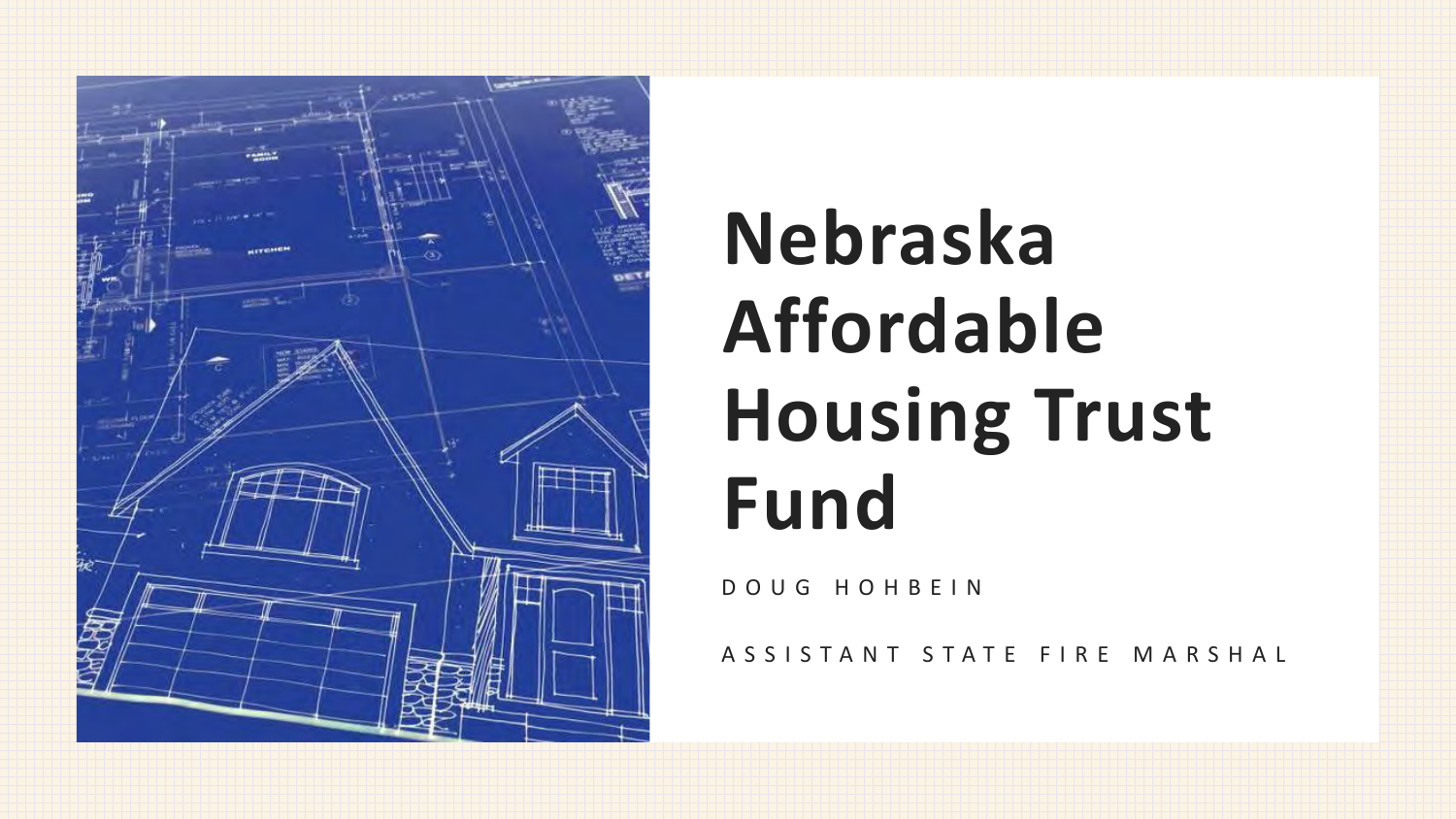

### **Applicable Statutes/Regulations**





- **SS 81-502; 81-5, 141**
- **NFPA 1, 101**
- **Title 156 (NAG)**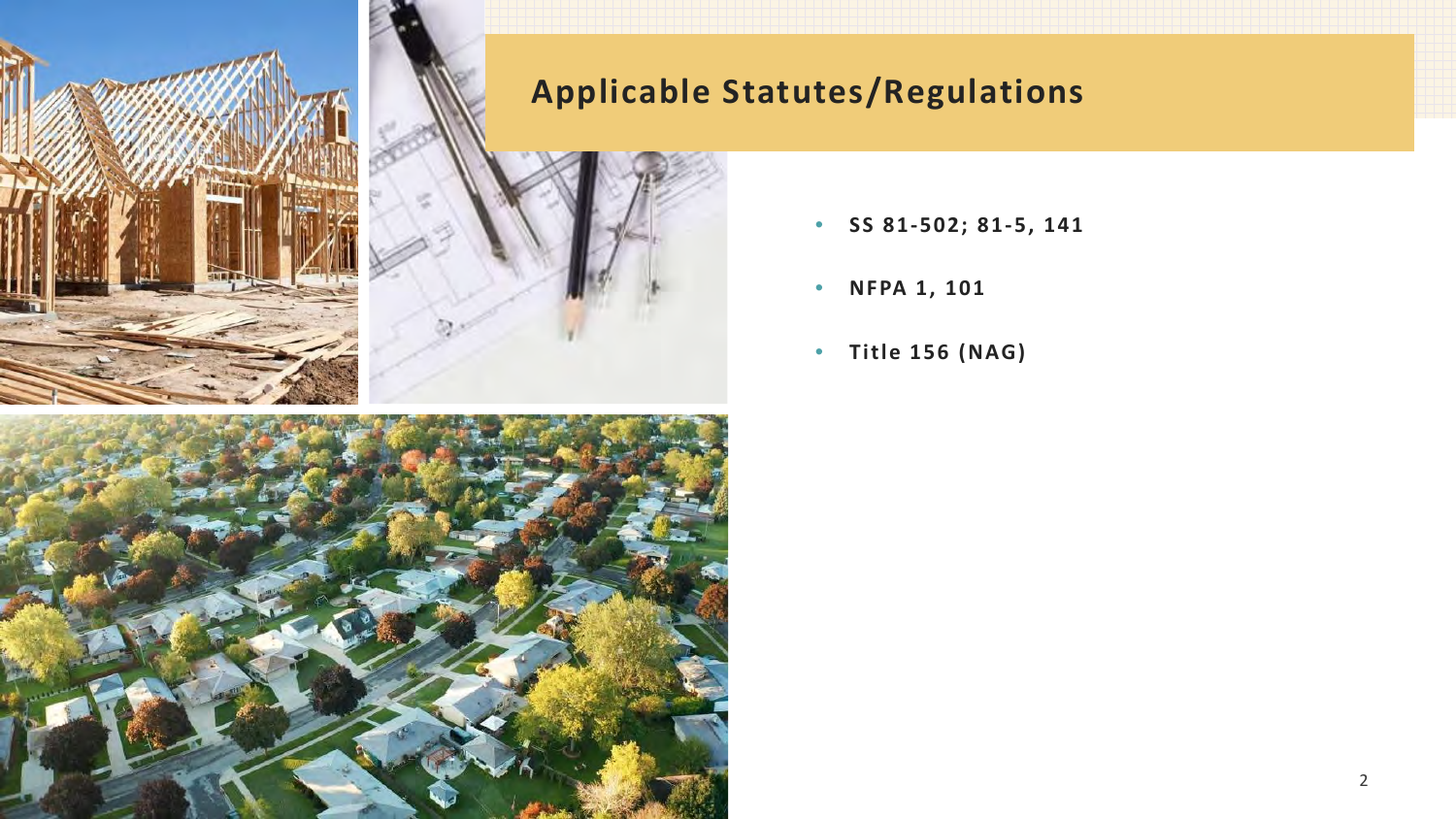

### **Classifications**

**\*1 and 2 family dwellings**

**\*Apartments**

**Hotel, Motel, Dorm**

**Residential Board and Care**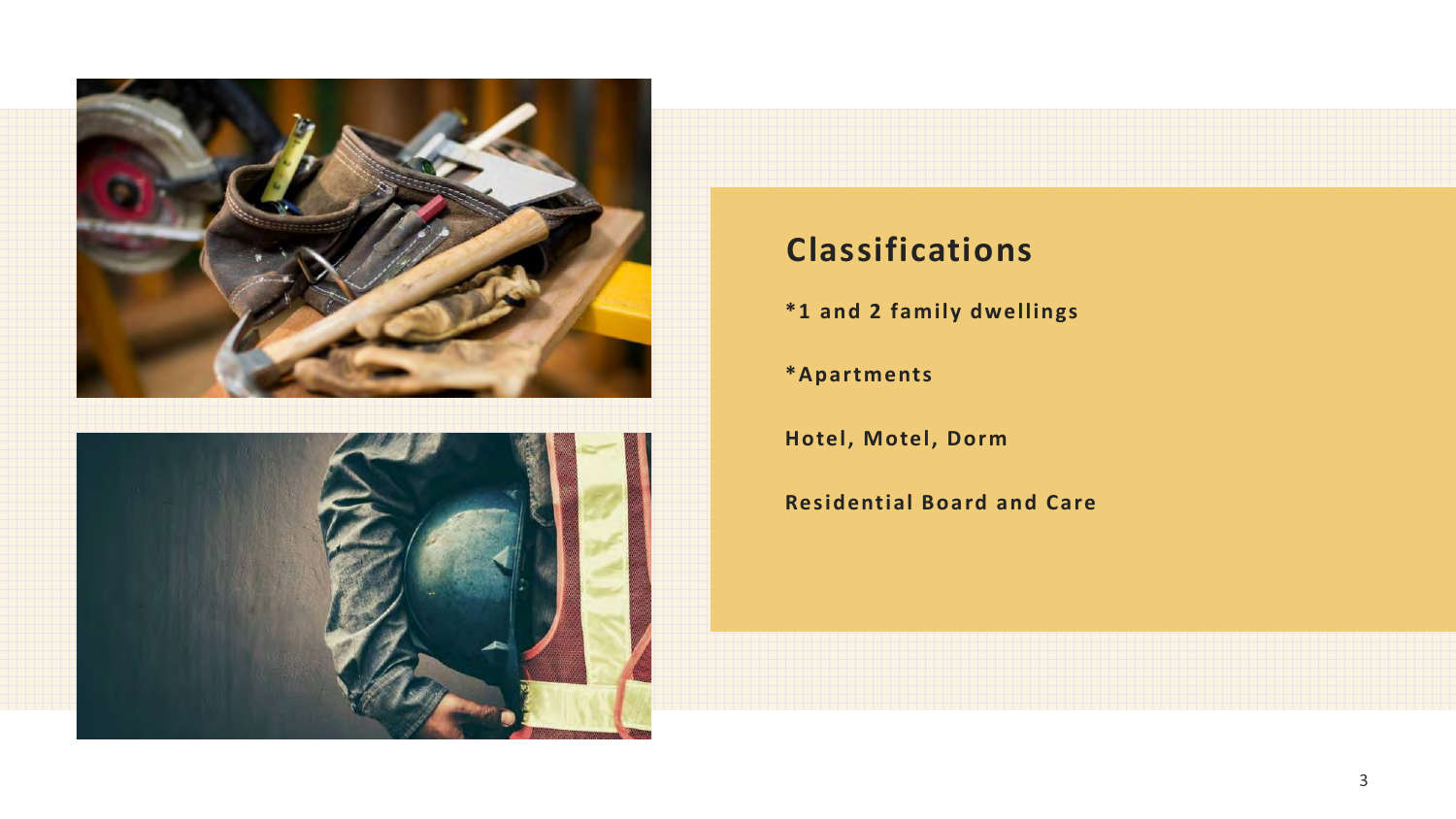## **New/Existing**

The amount of work conducted determines if the project must meet new or existing requirements.

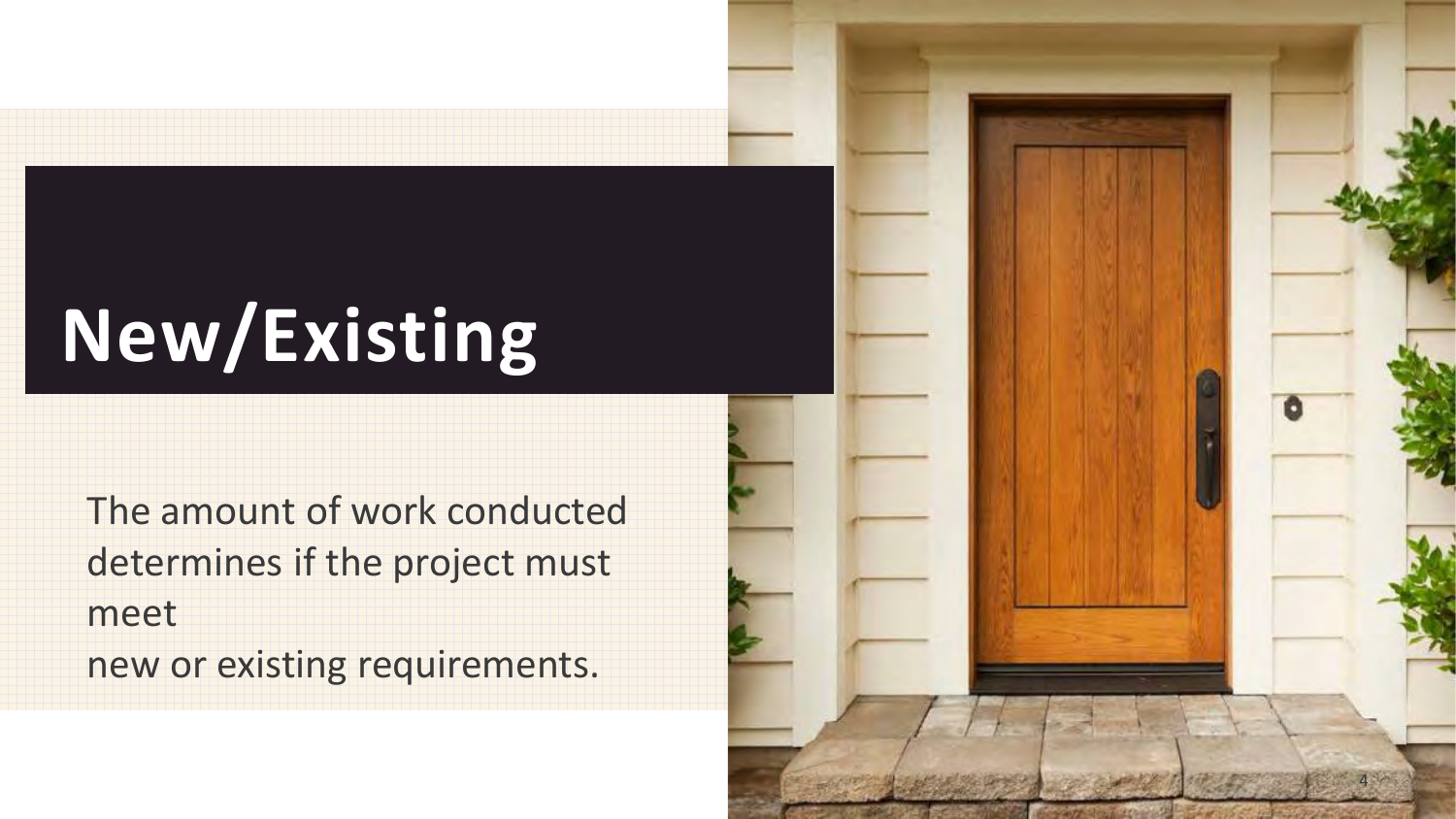### **Dwelling Units**

- **2 means of escape**
- **Smoke alarms in every**
- **sleeping room/outside of**

**sleeping rooms/every occupiable level**

• **Egress windows**

**From every sleeping and living area**

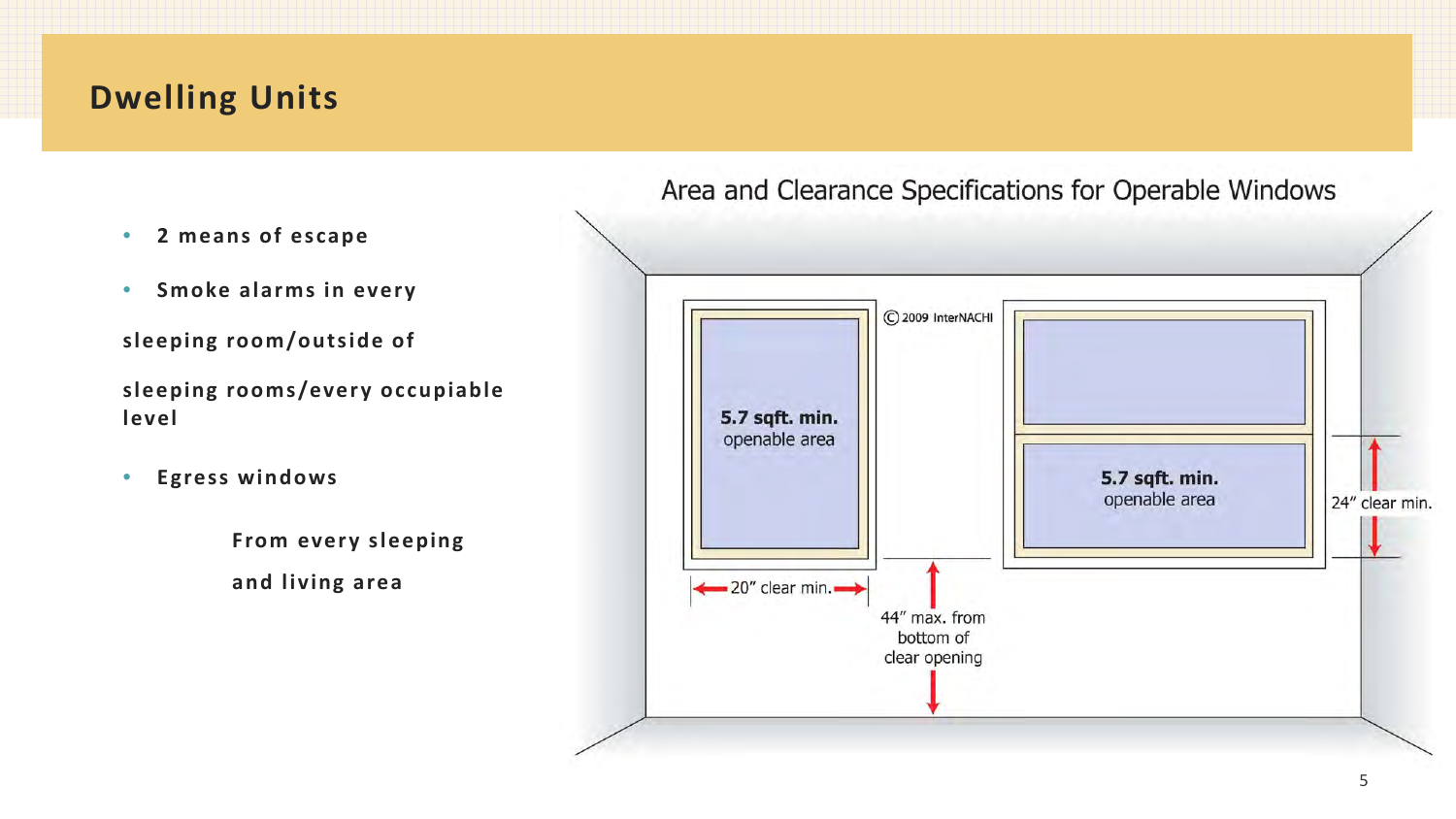### **Smoke Alarms**



New-Powered by building electrical system Existing-Battery Powered

New-Interconnected

New-Low Frequency Sounder\* If a Fire Alarm System is present

If no Fire Alarm System, low frequency appliances are required for occupants with hearing loss

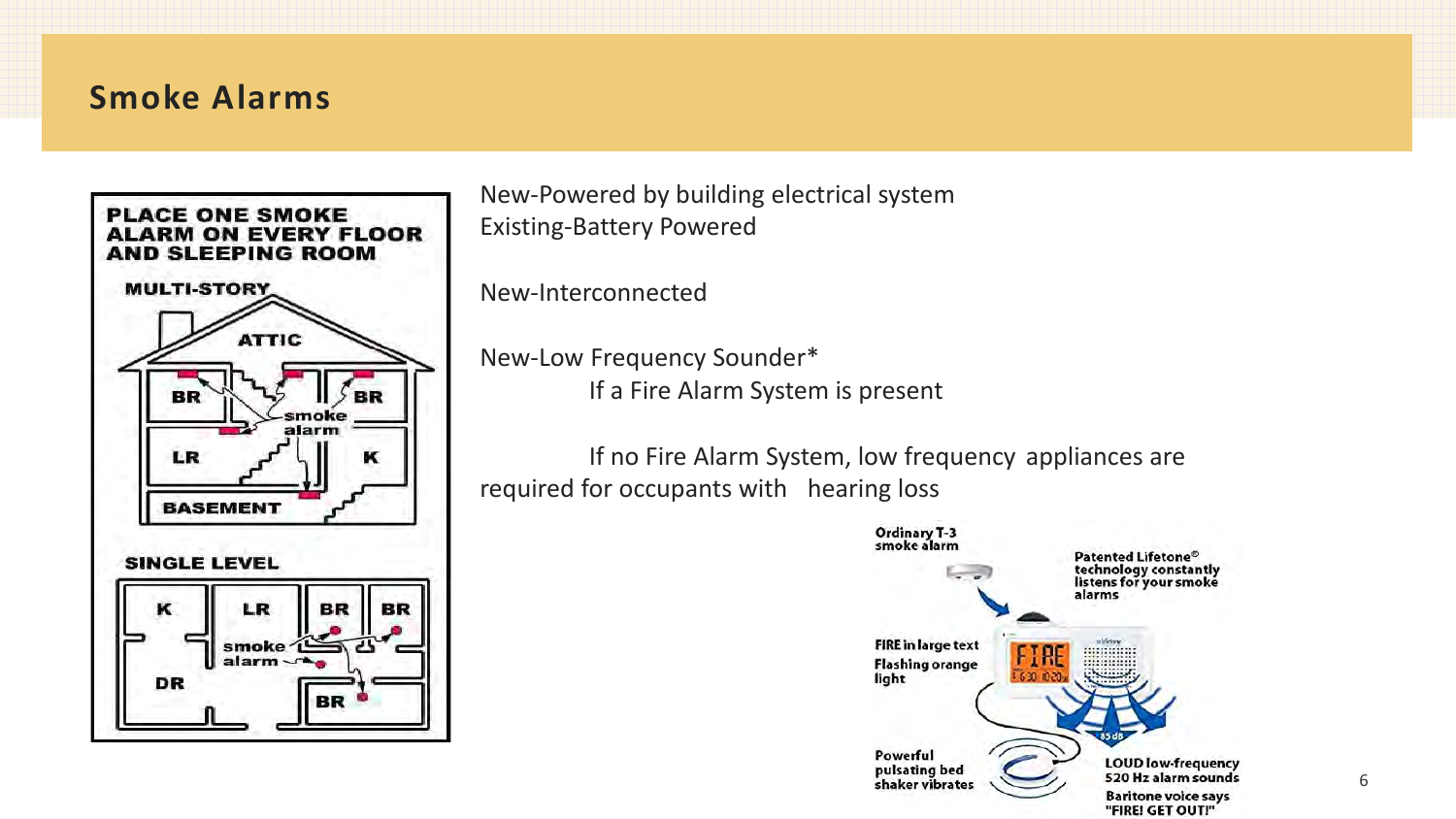

### **Apartments**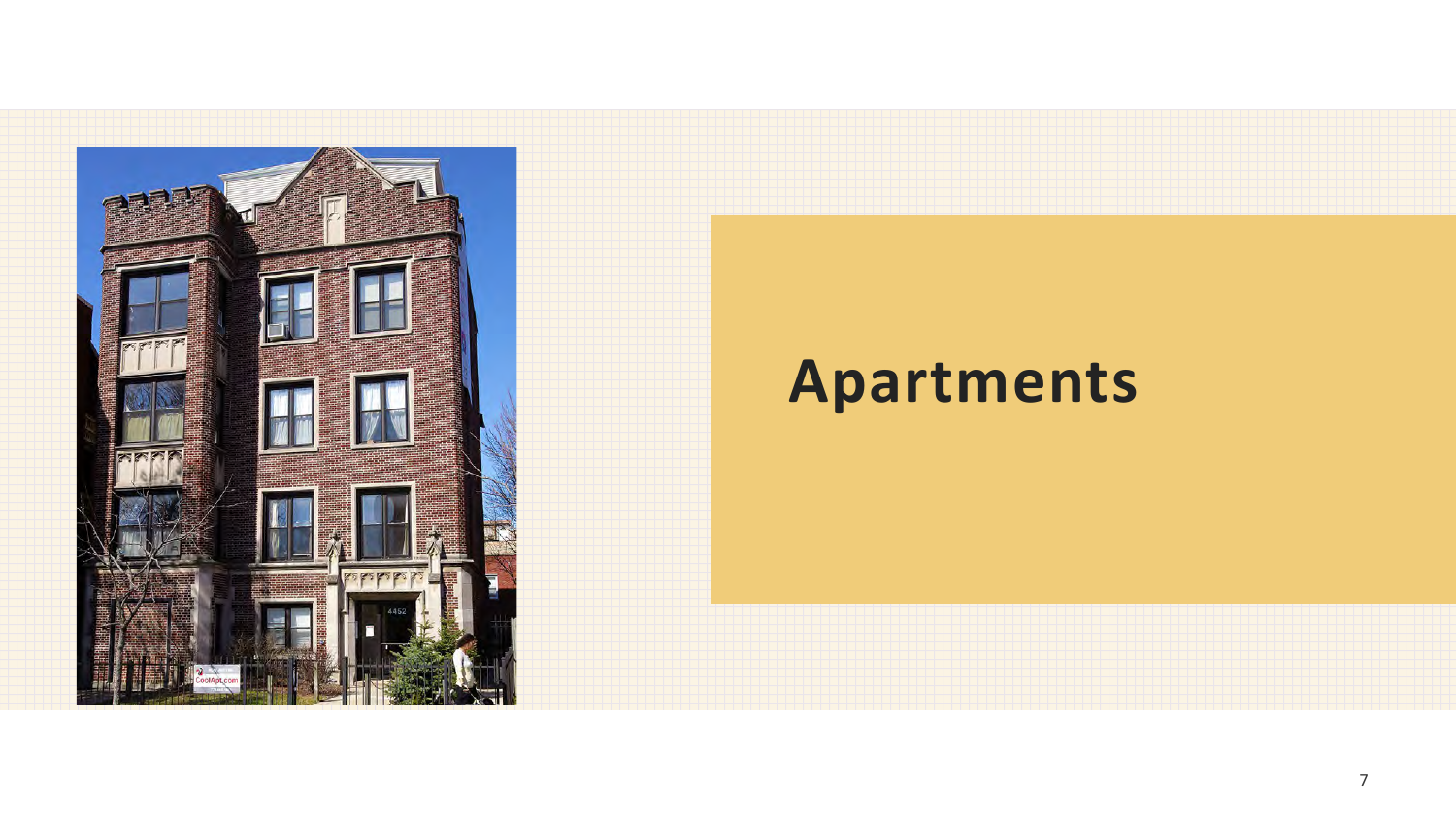

### **Fire Sprinklers required for New Apartments**

### **Existing to meet code deficits**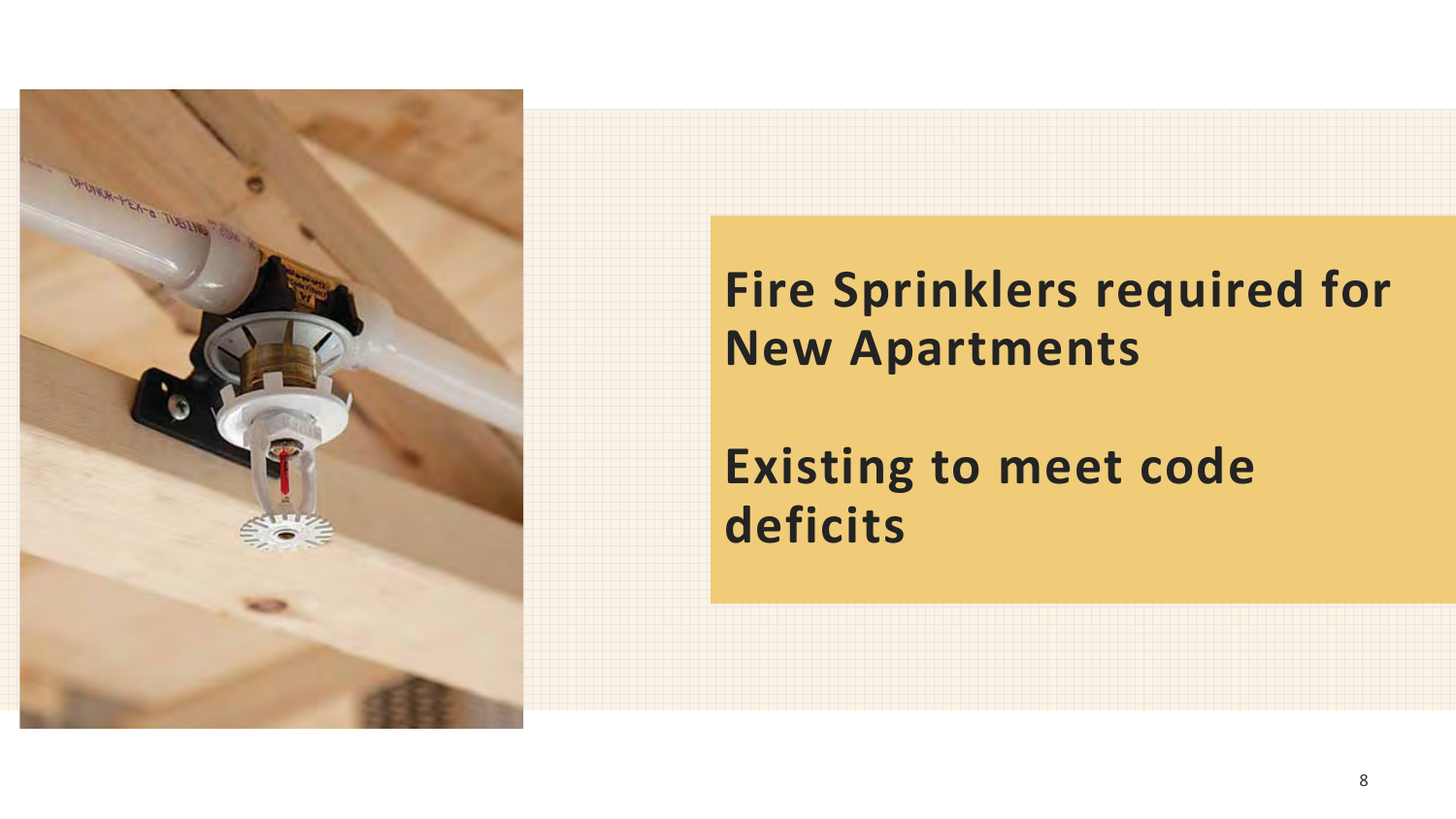#### **Fire Alarm System**

**New - >11 dwelling units**

**Existing - >12 dwelling units**

**Manual Pull Stations**

**Audible/Visible notification in public spaces**

**Low Frequency for sleeping rooms**

**New – CO alarms/detectors** 

**If attached garage or Fuel-fired appliances**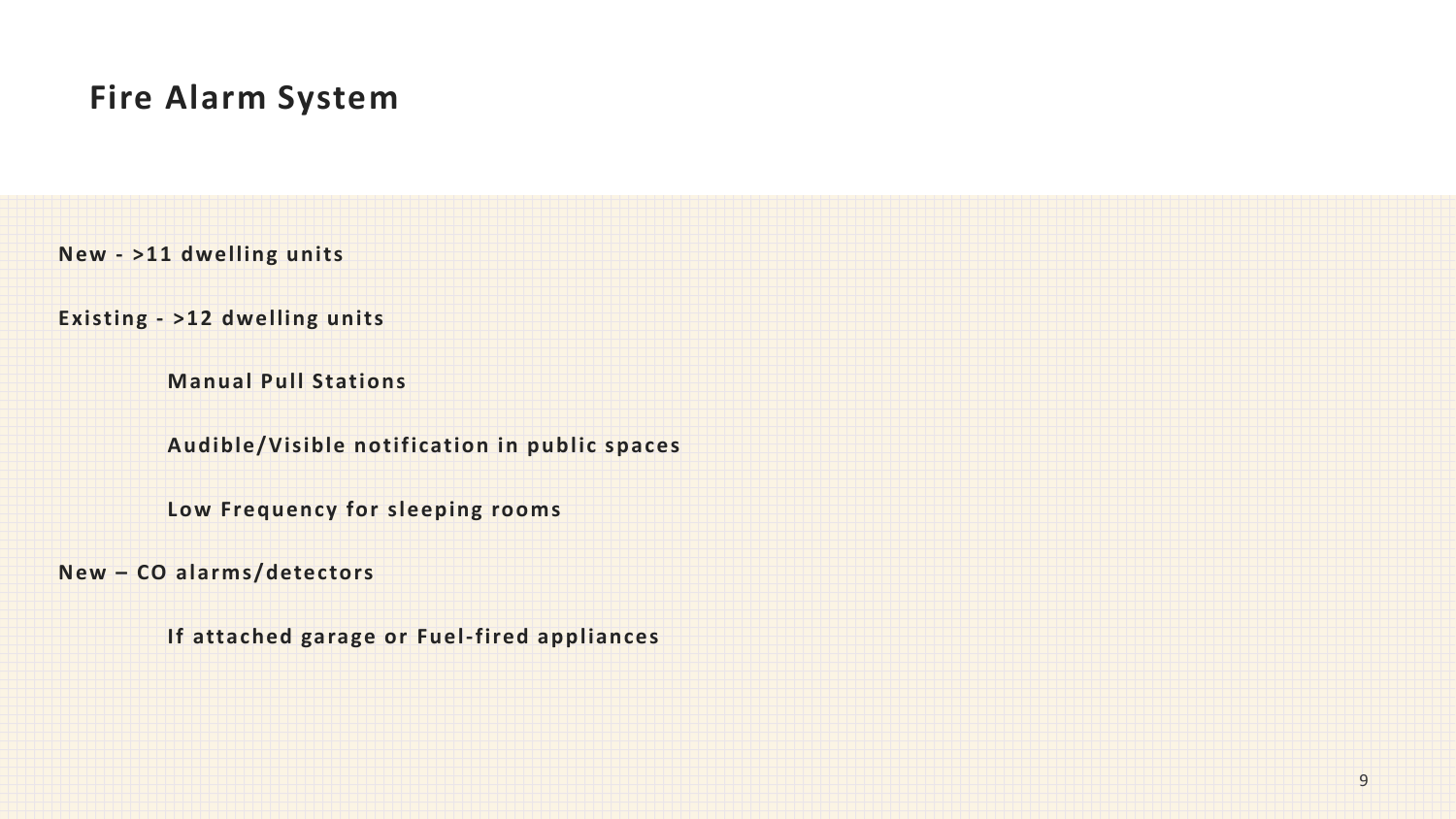### **Accessibility**

New - Multi-family

Existing – NA

Fair Housing Act for dwelling units

Nebraska Accessibility Guidelines for public spaces

Contact local building official or Plan Division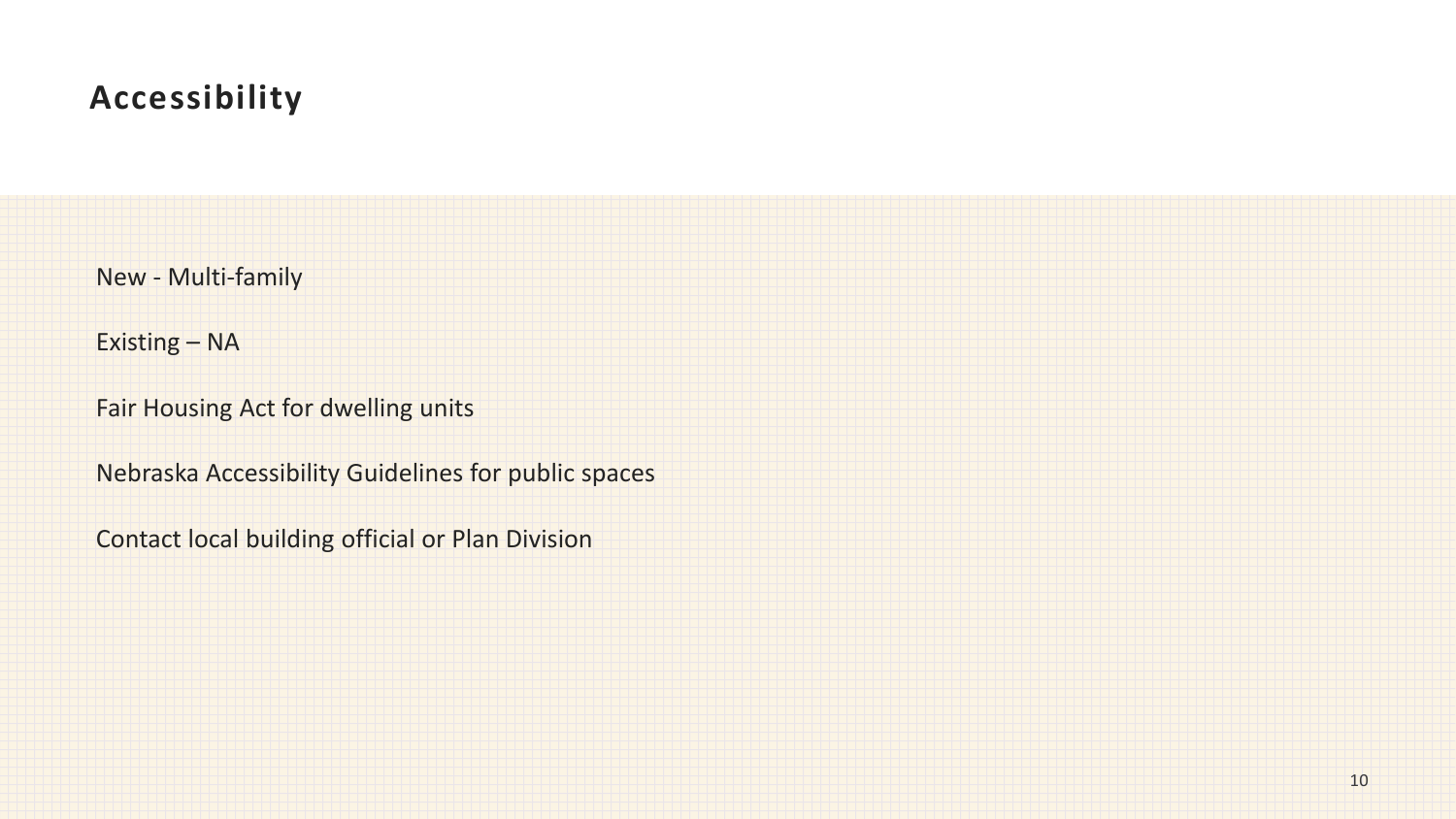#### **Submit to State Fire Marshal's Office**

**For more information:**

**[https://sfm.nebraska.gov/plans/pla](https://sfm.nebraska.gov/plans/plans-submittal)**

**ns-submittal**